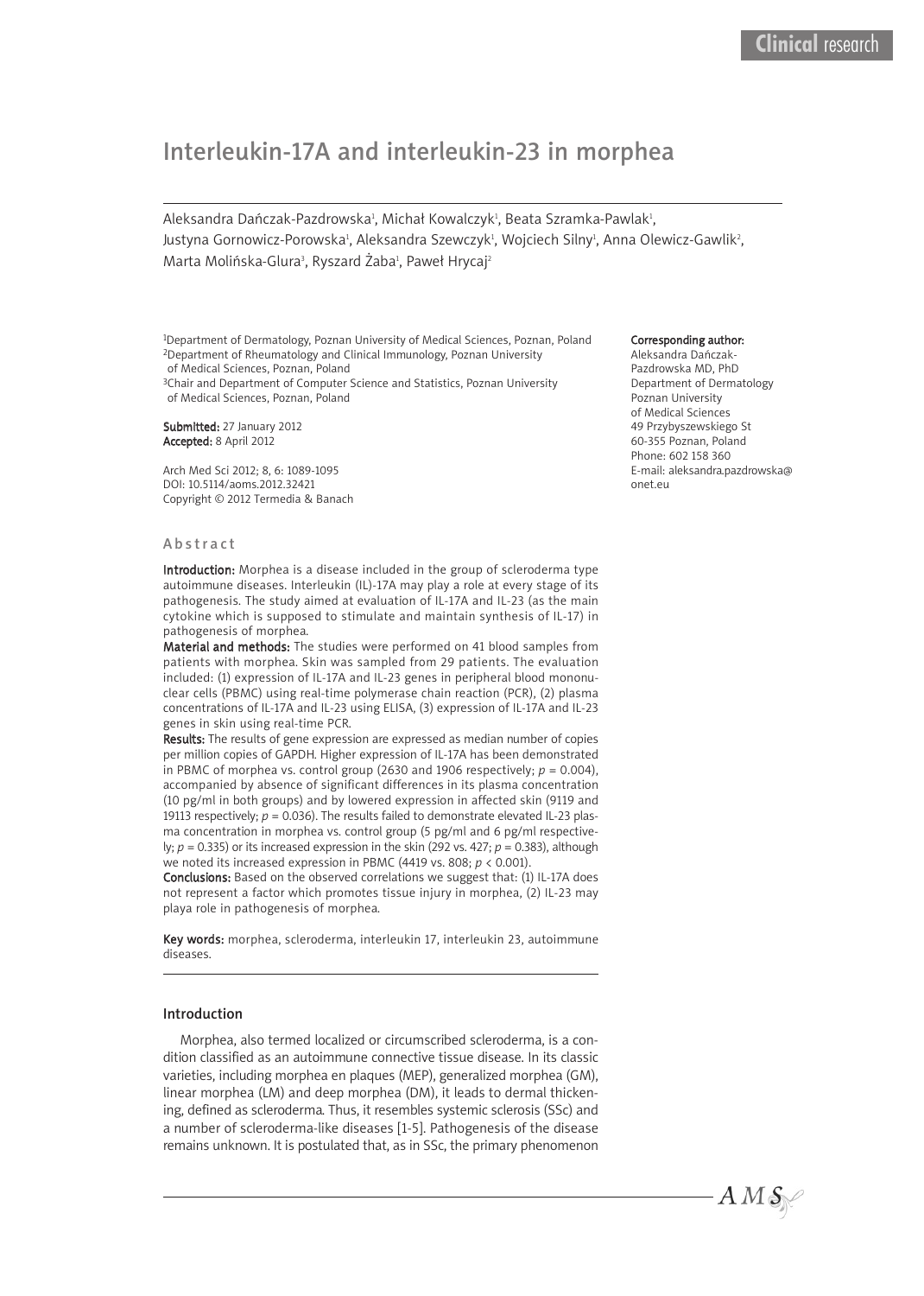A. Dańczak-Pazdrowska, M. Kowalczyk, B. Szramka-Pawlak, J. Gornowicz-Porowska, A. Szewczyk, W. Silny, A. Olewicz-Gawlik, M. Molińska-Glura, R. Żaba, P. Hrycaj

involves injury of endothelial cells, which is followed by a cascade of immune events, including autoaggression and, finally, leads to a disturbed turnover of extracellular matrix [2, 3, 6-9]. Interestingly, interleukin (IL)-17, the significance of which has been postulated recently in several autoimmune diseases, including SSc [10-14], may potentially play a role in all of the above listed processes which are supposed to participate in pathogenesis of morphea. The interleukin induces synthesis of many cytokines (including IL-1 and IL-8) and of several proteins engaged in tissue remodelling. It promotes proliferation and difdesigned considering. It promotes prometation and all<br>ferentiation of naïve B lymphocytes to plasma cells [13-16]. Its involvement is also postulated in processes of angiogenesis, which it can stimulate both directly and indirectly, inducing synthesis of proteins such as IL-8, vascular endothelial growth factor (VEGF), hepatocyte growth factor (HGF), and fibroblast growth factor (FGF). Interleukin-17 is also supposed to induce apoptosis of endothelial cells [17- 19]. As shown by earlier observations, the principal cytokine in humans supposed to induce and support synthesis of IL-17 is IL-23 [20, 21].

This study was aimed at evaluation of IL-17A and IL-23 in pathogenesis of morphea.

# Material and methods

#### Material

The study was performed on 41 morphea patients (mean age: 43.7 years; standard deviation (SD) = 17.5; 22 women, 19 men), among whom MEP was diagnosed in 20 patients, GM in 14 patients and LM in 7 patients. In all the patients qualified for the study the diagnosis was confirmed by histopathology. The patients were subdivided into subgroups according to the clinical criteria provided by Peterson *et al.* [1] and Kreuter *et al.* [3]. Blood was sampled from every patient of the study group. Skin samples from the lesions were obtained from 29 patients. The control groups included, respectively, 47 healthy volunteers (mean age: 33 years,  $SD = 8.9$  years, 35 women, 12 men) from whom blood was obtained, and 13 patients with breast carcinoma, manifesting no skin involvement (mean age: 52 years,  $SD = 17.6$  years), from whom samples of healthy skin were obtained directly following mastectomy. The study protocol was approved by the local bioethical committee and all patients and volunteers gave written consent.

Around 5 ml of blood was collected in EDTA-containing vacutainers (Monovette, Sarstedt). Peripheral blood mononuclear cells (PBMC) and plasma were obtained by centrifugation in Ficoll density gradient (Ficoll-Histopaque 1.070 g/cm3, Sigma Diagnostics, Inc. St. Louis, USA). Until tested, the plasma was stored at the temperature of –80°C.

Skin samples directly after isolation were frozen in liquid nitrogen and, until tested, stored at the temperature of –80°C.

# Methods

# Evaluation of skin lesion range, intensity and activity

The patients were subjected to evaluation of skin lesion range, intensity and activity in morphea using the index suggested by Arkachaisri and Pino (Localized Scleroderma Severity Index, LoSSI) [22]. The maximum potential score was 168 [22].

# Enzyme-linked immunosorbent assay (ELISA)

Studies on plasma concentration of IL-17A and IL-23 were conducted using commercially available ELISA kits of R&D Systems (Minneapolis, USA). The estimations were performed as recommended by the manufacturer.

Expression of IL-17A and IL-23 genes in PBMC was estimated by real-time polymerase chain reaction (PCR).

Total RNA, isolated from PBMC, was obtained with a modified Chomczyński and Sacchi protocol [23]. In order to avoid contamination with genomic DNA, a kit with recombinant DNase I (Ambion, USA) was used. In every case 1 µg RNA was taken for the reaction. Reverse transcription (RT) was performed with a commercially available kit (Roche Applied Science). cDNA samples obtained by RT were subjected to quantitative analysis of expression using real-time PCR. The analyses took advantage of the Light Cycler 2 system (Roche Diagnostics GmbH, Germany) and commercial kits for real-time PCR, containing SYBR Green (SG) dye (Roche Applied Science).

The analysis included selected gene fragments, of 78-201 base pairs in length (bp). In every case the amplicons encompassed at least one intron, which – in combination with an appropriately short elongation time – minimized the potential for amplification of undesirable sequences of genomic origin. Efficacy of DNase I action, and hence efficacy of eliminating genomic DNase I contaminations, was confirmed by real-time PCR on material not subjected to RT (negative no-RT control). Primers used in the experiments were designed taking advantage of base sequences available in the *Ensembl* database or obtained from the Internet database: http://www.rtprimerdb.org/ [24, 25] (Table I).

Real-time PCR was optimized, adjusting amplification parameters and the reaction composition to obtain the best possible results. Product size was evaluated by electrophoresis in agarose gel with the SYBR Safe stain (Invitrogen). The reaction was regarded as optimized when a single band of cor-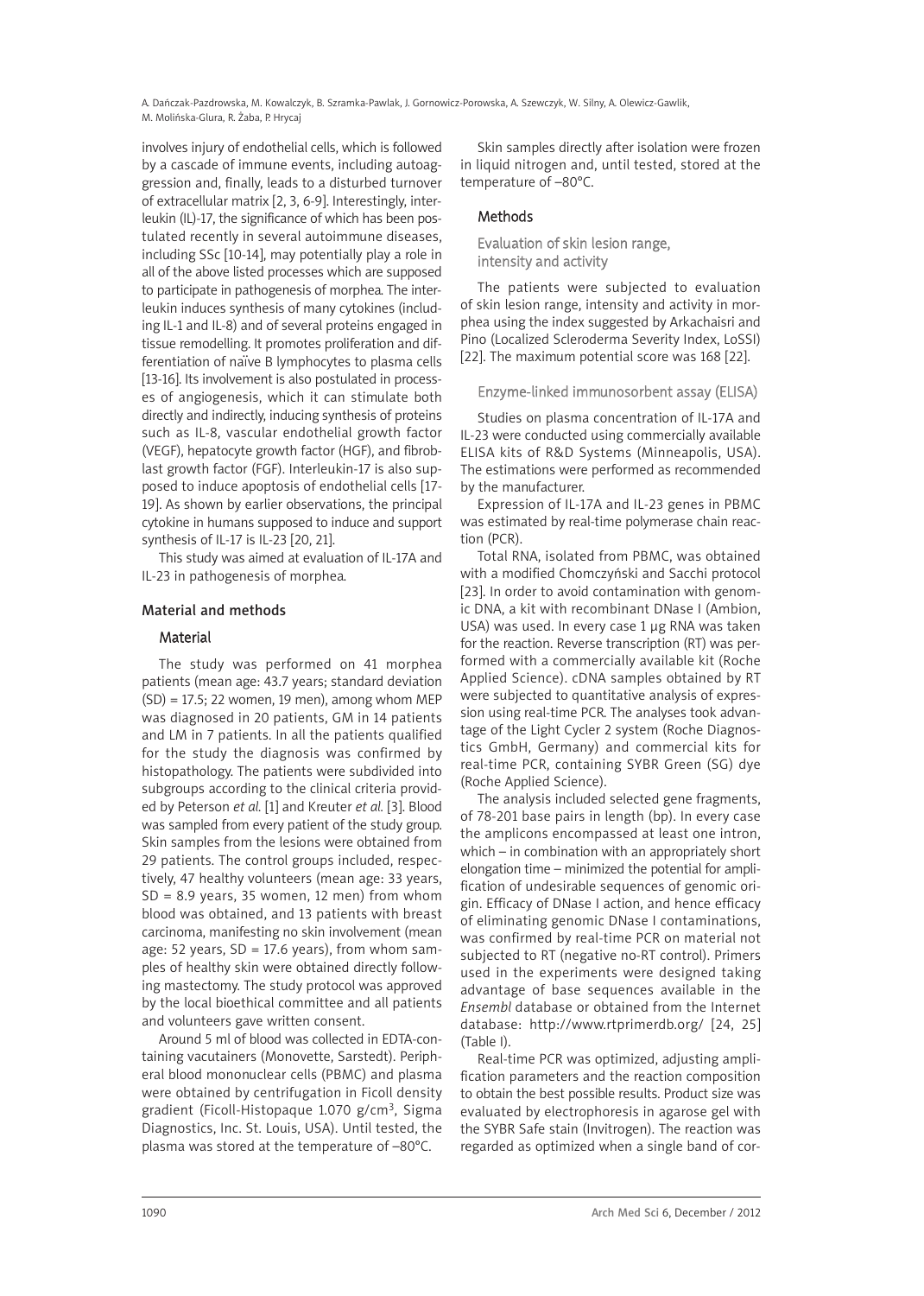| Name      | Sequence 5'-3'                | Amplicon length [bp] | Source or base sequence                  |
|-----------|-------------------------------|----------------------|------------------------------------------|
| GAPDH-F   | CTGCACCACCAACTGCTTAG          | 105                  | Ensembl: ENST00000229239                 |
| GAPDH-R   | <b>TTCTGGGTGGCAGTGATG</b>     |                      | Glyceraldehyde-3-phosphate dehydrogenase |
| IL17A-F   | <b>CTCATTGGTGTCACTGCTACTG</b> | 78                   | http://www.rtprimerdb.org/assay id=7754  |
| $IL17A-R$ | CCTGGATTTCGTGGGATTGTG         |                      |                                          |
| $IL23-F$  | ACACATGGATCTAAGAGAAGAGG       | 201                  | http://www.rtprimerdb.org/assay id=7758  |
| $IL23-R$  | CTATCAGGGAGCAGAGAAGG          |                      |                                          |

Table I. Primers used in the study

rect size was detected in agarose gel and when the analysis of amplicon melting temperature following real-time PCR reaction pointed to a single and homogeneous product of amplification. Quantitative determination of studied transcripts was conducted based on standard curves prepared for samples of synthetic DNA of known concentrations. The obtained results were expressed as numbers of copies per million copies of transcripts related to the reference gene of glyceraldehyde-3-phosphate dehydrogenase (GAPDH). The choice of using this particular reference gene in the case of the described studies is justified in the literature [26].

Studies on expression of IL-17A and IL-23 genes in skin using real-time PCR

Total RNA was isolated from skin biopsies using rotor-stator homogenization of the deep frozen samples in the TriPure reagent (Roche Applied Science). Due to the presence of large amounts of contaminants, double phenol-chloroform extraction was performed, with washes in isopropanol and 75% ethanol. In addition, all the preparations were subjected to digestion with recombinant DNase I. The subsequent stages of evaluating expression were identical to those used for material obtained from PBMC.

Evaluation of antinuclear antibodies (ANA)

Examination of ANA titre using indirect immunofluorescence against a mosaic of substrates (a neoplastic cell line of laryngeal cancer, HEp-2/monkey

liver) was conducted using a commercially available kit (Euroimmun, Lübeck, Germany).

# Statistical analysis

The statistical analysis was performed on Statistica 9.1 statistical software (StatSoft). In order to describe variability within the studied morphea group, its subgroups and control groups, appropriate descriptive statistics were prepared, including mean and SD for age and duration of the disease and, in view of the unfulfilled assumptions as to the normal distribution of the data, the median, minimum and maximum values for the remaining analysed variables. Significance of differences between the study group and control groups was evaluated using the Mann-Whitney *U* test. Significance of differences in distribution of variables in individual subtypes of the disease was evaluated using the ANOVA Kruskal-Wallis test. For description of relationships between LoSSI, duration of the disease and the analysed variables, both in subgroups and in the entire group, Spearman's rank correlation method was used. The results were regarded significant at *p* < 0.05. Graphically, the results were presented in box graphs.

#### Results

Intensity and duration of disease are presented in Table II. Plasma concentration of IL-17A and its expression in PBMC and skin in the study group and the control group are presented in Table III. Plasma

Table II. Values of descriptive statistics for LoSSI and duration of the disease in study group

| <b>Variables</b>        |              | Morphea  |            | Subtypes of morphea |          |  |
|-------------------------|--------------|----------|------------|---------------------|----------|--|
|                         |              |          | <b>MEP</b> | <b>GM</b>           | LM       |  |
| Number of patients      | n            | 41       | 20         | 14                  |          |  |
| Duration of the disease | Mean [years] | 5.4      | 3.4        | 3.9                 | 14.3     |  |
|                         | <b>SD</b>    | 8.0      | 4.5        | 3.0                 | 17.3     |  |
| LoSSI                   | Median       |          | 4          | 14                  | 10       |  |
|                         | Min.-max.    | $2 - 59$ | $2 - 10$   | $10 - 32$           | $6 - 59$ |  |

MEP - morphea en plaques, GM - generalized morphea, LM - linear morphea, SD - standard deviation, LoSSI - Localized Scleroderma Severity *Index according to Arkachaisri et al. [15], min. – minimum value, max. – maximum value*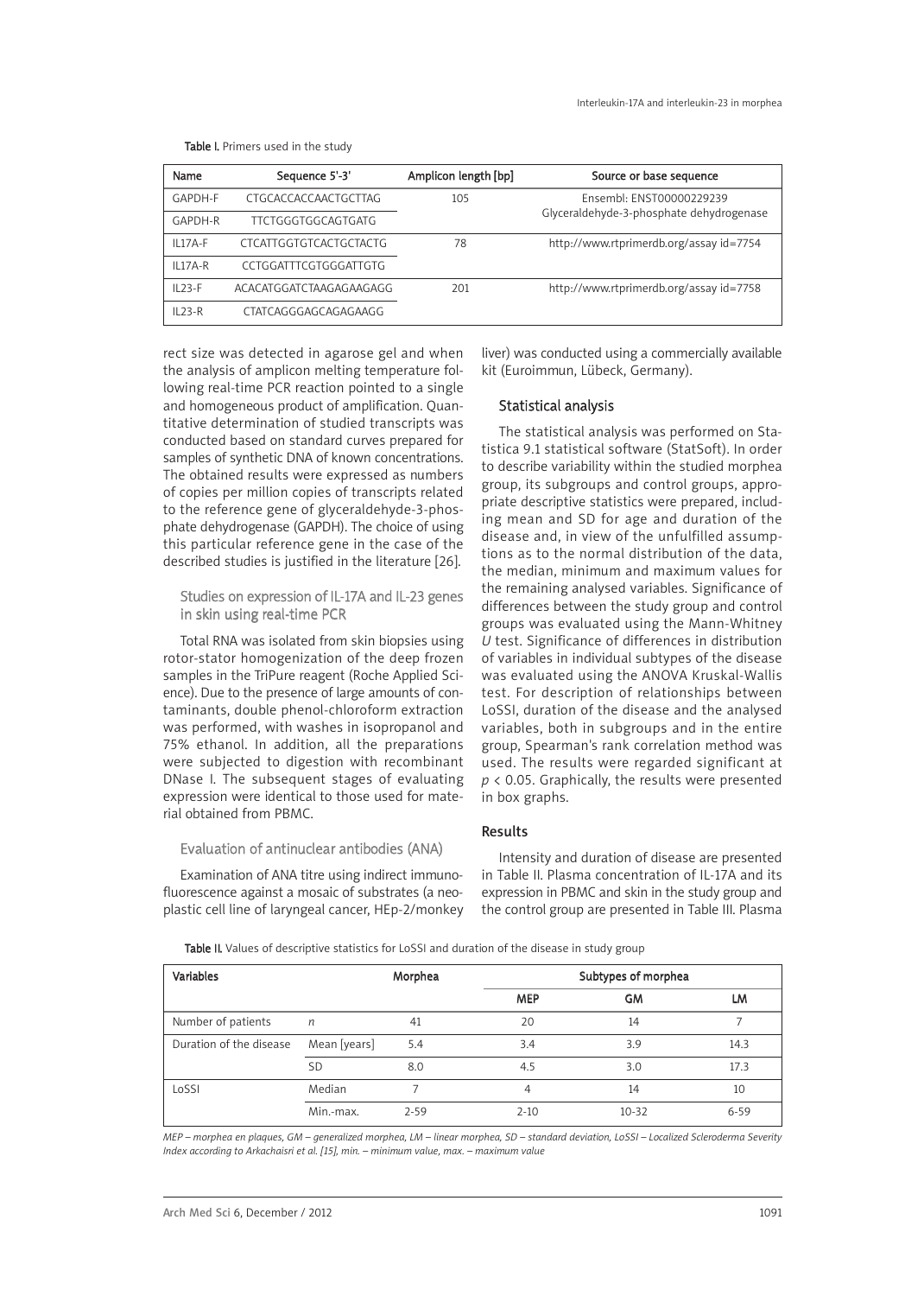A. Dańczak-Pazdrowska, M. Kowalczyk, B. Szramka-Pawlak, J. Gornowicz-Porowska, A. Szewczyk, W. Silny, A. Olewicz-Gawlik, M. Molińska-Glura, R. Żaba, P. Hrycaj

concentration of IL-23 and its expression in PBMC and in skin of the study and the control groups are shown in Table IV. Results of the indirect immunofluorescent examination evaluating presence and titre of ANA are presented in Table V.

Significantly higher expression levels of both IL-17A and IL-23 were detected in PBMC of morphea patients, as compared to the control group (*p* = 0.004 and *p* < 0.001, respectively). Similar results were obtained in the MEP subgroup (*p* = 0.004 and *p* < 0.001, respectively). On the other hand, in the subgroups of LM and GM, expression of IL-17A in PBMC manifested no significant difference as compared to the control group but expression of

Table III. Expression of IL-17A gene in PBMC, its plasma concentration and cutaneous expression in the study and control groups

| <b>Variables</b>                 |                  | Morphea  | <b>MEP</b> | <b>GM</b> | LM             | Control        |
|----------------------------------|------------------|----------|------------|-----------|----------------|----------------|
| Expression in PBMC               | $\eta$           | 41       | 20         | 14        | $\overline{7}$ | 47             |
| (per million copies<br>of GAPDH) | Median           | 2630     | 2923       | 2524      | 2435           | 1906           |
|                                  | Min.             | 1134     | 1161       | 1134      | 1524           | 702            |
|                                  | Max.             | 10896    | 10896      | 4706      | 3109           | 7540           |
|                                  | p                | $0.004*$ | $0.004*$   | 0.162     | 0.172          |                |
| Plasma concentration             | $\boldsymbol{n}$ | 41       | 20         | 14        | $\overline{7}$ | 47             |
| [pg/ml]                          | Median           | 10       | 10         | 10        | 11             | 10             |
|                                  | Min.             | 0.0      | 0.0        | 8         | 6              | $\overline{4}$ |
|                                  | Max.             | 40       | 25         | 40        | 18             | 104            |
|                                  | p                | 0.639    | 0.638      | 0.945     | 0.579          | -              |
| Expression in skin               | $\sqrt{n}$       | 29       | 13         | 10        | 6              | 13             |
| (per million copies<br>of GAPDH) | Median           | 9116     | 12743      | 9976      | 6816           | 19113          |
|                                  | Min.             | 0.0      | 2149       | 0.0       | 2200           | 6907           |
|                                  | Max.             | 2899083  | 79534      | 2899083   | 39256          | 223284         |
|                                  | $\overline{p}$   | $0.036*$ | 0.151      | 0.162     | $0.025*$       |                |

PBMC - peripheral blood mononuclear cells,  $n$  - number of patients,  $p$  - value of p related to the control group, other abbreviations - see Table II; *\*significant difference*

| Table IV. Expression of IL-23 gene in PBMC, its plasma concentration and cutaneous expression in the study and |  |  |  |
|----------------------------------------------------------------------------------------------------------------|--|--|--|
| control groups                                                                                                 |  |  |  |

| <b>Variables</b>                 |                  | Morphea    | <b>MEP</b> | <b>GM</b>  | LM             | Control |
|----------------------------------|------------------|------------|------------|------------|----------------|---------|
| Expression in PBMC               | $\boldsymbol{n}$ | 41         | 20         | 14         | 7              | 47      |
| (per million copies<br>of GAPDH) | Median           | 4419       | 4542       | 4680       | 3009           | 808     |
|                                  | Min.             | 720        | 1350       | 720        | 1005           | 106     |
|                                  | Max.             | 10711      | 10711      | 6843       | 5908           | 8682    |
|                                  | p                | $< 0.001*$ | $< 0.001*$ | $< 0.001*$ | $0.007*$       |         |
| Plasma concentration             | $\boldsymbol{n}$ | 41         | 20         | 14         | $\overline{7}$ | 47      |
| [pg/ml]                          | Median           | 5          | 6          | 1          | 12             | 6       |
|                                  | Min.             | 0.0        | 0.0        | 0.0        | 5              | 0.0     |
|                                  | Max.             | 161        | 75         | 137        | 161            | 89      |
|                                  | p                | 0.335      | 0.281      | 0.08       | 0.09           |         |
| Expression in skin               | $\boldsymbol{n}$ | 29         | 13         | 10         | 6              | 13      |
| (per million copies<br>of GAPDH) | Median           | 292        | 228        | 696        | 305            | 427     |
|                                  | Min.             | 9          | 42         | 67         | 9              | 8       |
|                                  | Max.             | 97706      | 767        | 97796      | 516            | 927     |
|                                  | $\overline{p}$   | 0.383      | 0.136      | 0.475      | 0.203          |         |

*Abbreviations – see Tables II and III*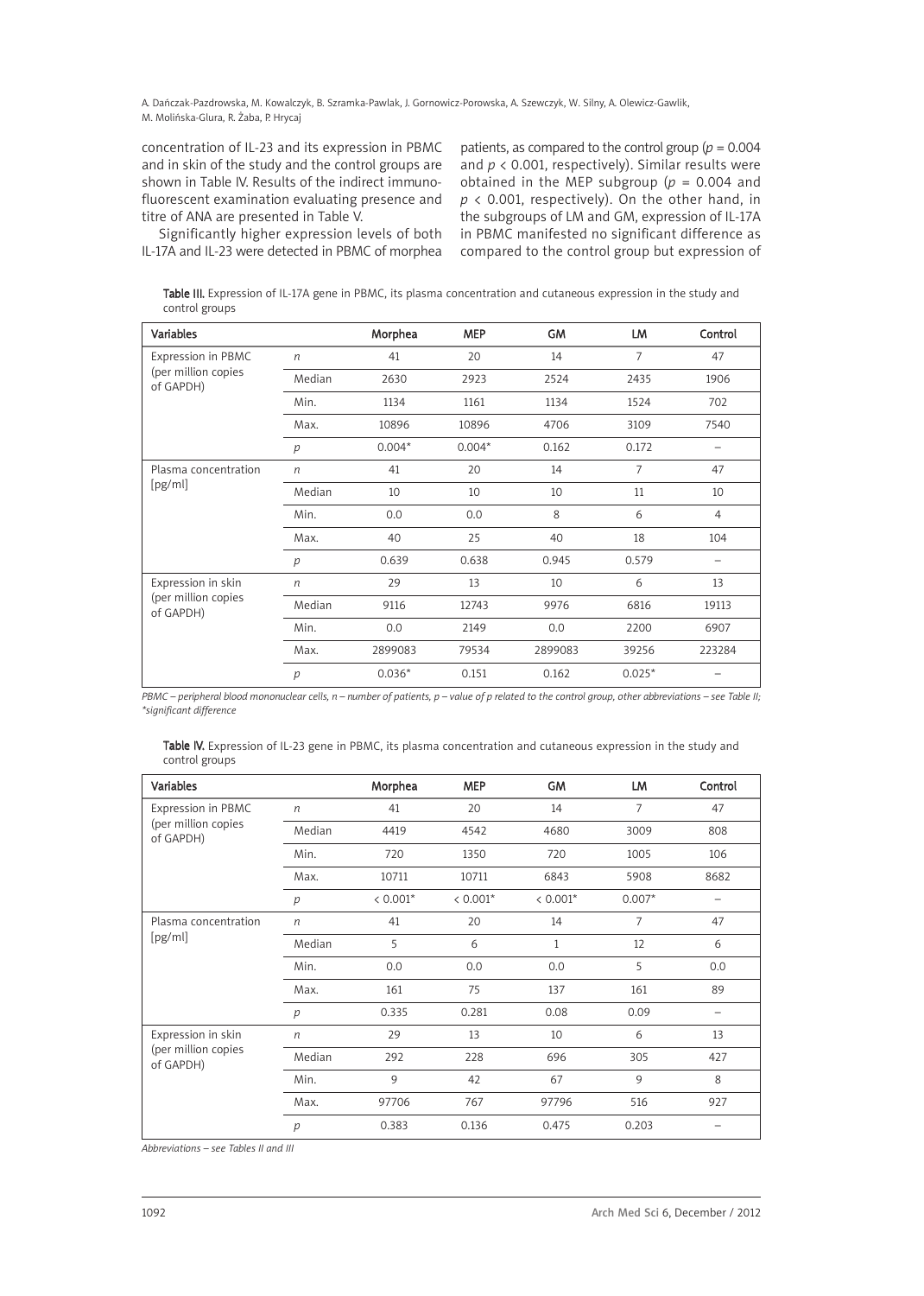IL-23 was higher: in LM *p* = 0.008 and in GM *p* < 0.001 (Tables III and IV).

No significant differences were found in plasma concentrations of the two proteins in the entire study group or in the subgroups, as compared to the control group (Tables III and IV).

Significantly lower expression of IL-17A was noted in the skin of morphea patients ( $p = 0.036$ ). Analysis of IL-17A expression in the skin in the subgroups demonstrated its lowered expression in the LM subgroup ( $p = 0.020$ ), but not in MEP or GM, as compared to the control group. No significant differences were noted in expression of IL-23 in skin in the entire study group or in the subgroups, as compared to the control group (Tables III and IV).

A negative correlation was detected between expression of IL-23 in PBMC of MEP patients and LoSSI (rho =  $-0.51$ ,  $p = 0.020$ ), between expression of IL-17A in PBMC and LoSSI in the GM subgroup (rho =  $-0.65$ ,  $p = 0.010$ ), and in the latter subgroup also between expression of IL-23 in PBMC and LoSSI (rho =  $-0.70$ ,  $p = 0.005$ ). No such relationships were found, however, either in the entire study group or in the LM subgroup.

A negative correlation was noted between duration of the disease on one hand and: (1) expression of IL-17A in PBMC (rho = –0.55, *p* = 0.04) in the entire group of patients; (2) expression of IL-23 in PBMC (rho =  $-0.55$ ,  $p = 0.04$ ) in the entire group of patients; (3) expression of IL-23 in the skin (rho =  $-0.74$ ,  $p = 0.01$ ). The latter correlation was seen only in the GM subgroup. No relationships could be detected between plasma concentration of either protein and duration of the disease or between expression of IL-17A in the skin and duration of the disease both in the entire study group and in the subgroups.

Only in the GM subgroup was a negative correlation documented between ANA titre and expression of IL-17A in the skin (rho =  $-0.70$  at  $p = 0.020$ ). Moreover, no relationship was seen between ANA titre and expression of studied genes in PBMC or the plasma concentrations of their respective proteins. Similarly, no relationships were found between expression of IL-23 in the skin and ANA titre either in the entire study group or in the subgroups.

#### Discussion

In the context of diseases accompanied by fibrosis, IL-17A focuses attention due to its involvement in several pathological phenomena, such as endothelial injury, angiogenesis, autoaggression, or disturbed turnover of intracellular matrix [13-19]. Nevertheless, the results of studies, which so far have been focused exclusively on SSc, are equivocal. In SSc patients both increased expression of IL-17 in PBMC and the absence of such differences,

Table V. ANA evaluated by indirect immunofluorescence

| <b>ANA</b><br>titre | Morphea<br>$(n = 41)$ | <b>MEP</b><br>$(n = 20)$ | GM<br>$(n = 14)$ | LM<br>$(n = 7)$ |
|---------------------|-----------------------|--------------------------|------------------|-----------------|
| ∩                   | 8                     | 4                        | ζ                |                 |
| 1/80                | 13                    | 6                        | 6                | 1               |
| 1/160               |                       | 4                        | $\overline{2}$   | 1               |
| 1/320               | 6                     | 5                        | Λ                | 1               |
| 1/640               | ς                     | ∩                        | $\mathcal{P}$    |                 |
| 1/1280              | ς                     | ∩                        | 1                | $\overline{2}$  |
| 1/2560              | 1                     | 1                        | Λ                |                 |

*ANA – anti-nuclear antibodies, other abbreviations – see Table II*

as compared to healthy control groups, were observed [10, 25]. Kurasawa *et al.* and Murata *et al.* detected elevated serum levels of IL-17, but the results could not be confirmed by Radstake *et al.* [10, 12, 13]. In this study we have attempted to characterize involvement of IL-17A in pathogenesis of morphea. Higher expression of IL-17A has been demonstrated in PBMC of patients with morphea, accompanied by absence of significant differences in its plasma concentration between the patients and the control group and, moreover, by lowered expression in the affected skin, particularly in the skin sampled from LM patients. What is more, no significant relationships were found between expression of IL-17A in PBMC, its plasma concentration or its expression in the skin on one hand and severity of the disease course in the entire study group, expressed by the LoSSI index. On the other hand, a negative correlation between expression of IL-17A in PBMC and LoSSI was observed in the GM subgroup, the more severe subgroup of the disease. A negative correlation between duration of the disease and expression of IL-17A in PBMC was detected exclusively in the subgroup of GM patients. It is worth stressing that the course of GM used to be longer than that of MEP, which might have influenced the results obtained in the entire study group. However, such considerations should be drawn with caution because of the small size of the study subgroups. Literature on the subject contains results pointing to a correlation between serum concentrations of IL-17 and early stages of SSc [10, 12]. On the other hand, our results have failed to demonstrate potential relationships between IL-17A and total ANA in the entire study group, although a negative correlation was found between expression of IL-17A in the skin of GM patients and ANA titre. A similar analysis was conducted by Kurasawa *et al.* in a group of SSc patients and they failed to note any relationship between IL-17 and ANA titre [10]. Summing up, it seems that IL-17A does not seem to play a role as a tissue damaging factor in the course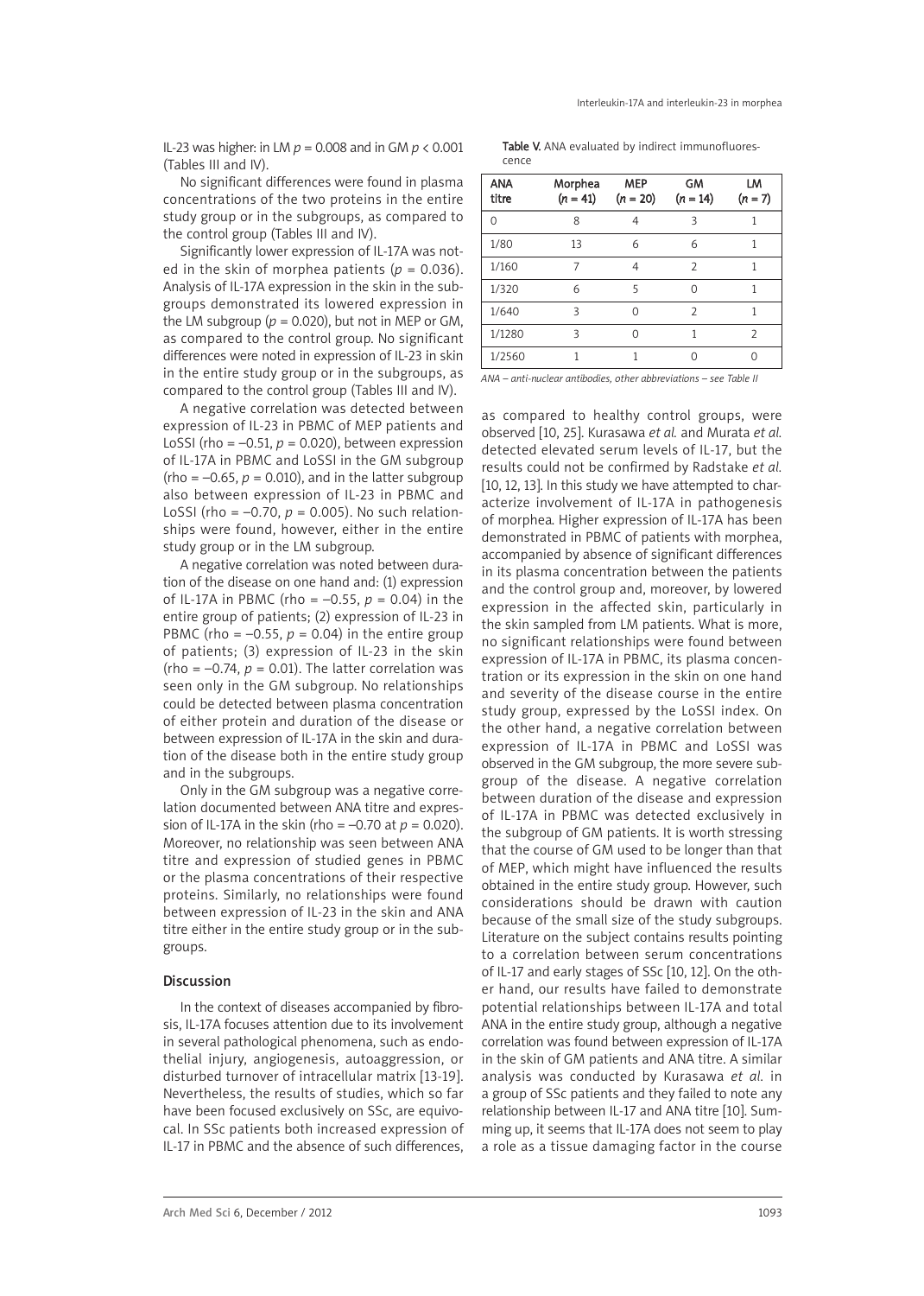A. Dańczak-Pazdrowska, M. Kowalczyk, B. Szramka-Pawlak, J. Gornowicz-Porowska, A. Szewczyk, W. Silny, A. Olewicz-Gawlik, M. Molińska-Glura, R. Żaba, P. Hrycaj

of morphea. Moreover, it should be accentuated that higher expression of IL-17A in PBMC of patients with GM, the more severe form of morphea, was correlated with a more benign course of the disease and in the same group its higher expression in the skin showed a correlation with lower ANA titres. In this context, observations made on a mouse model of colitis are interesting: IL-17A was supposed to exert a simply protective action, while the process was aggravated by IL-17F [27]. However, the latter protein has not been analysed in this study.

Interleukin-23 represents the main protein which stimulates and augments synthesis of IL-17 [20, 21]. Its significance has been well documented in many inflammatory and autoimmune diseases and this resulted in development of biological drugs counteracting the protein. The drugs are at present widely and successfully used, e.g. in psoriasis [28]. It should be noted that its pathogenic effect does not always necessarily reflect IL-17-mediated reactions and, e.g., psoriatic acanthosis depends rather on IL-23-induced tumour necrosis factor (TNF)-α [28]. In SSc elevated plasma levels of IL-23 were documented [13, 29] and it was suggested that they indicated early stages of the disease [29]. However, upon examining morphea patients we failed to demonstrate elevated plasma concentrations of the protein or its increased expression in the skin, although we noted its increased expression in PBMC. Interestingly, we also observed a negative correlation between IL-23 expression in PBMC and LoSSI, but exclusively in the MEP and GM subgroups. In parallel, higher expression of IL-23 in PBMC was noted at early stages of GM, but the size of this subgroup was small. No relationship was found between ANA and IL-23 in morphea. The above observations may suggest that IL-23 may play a certain role in pathogenesis of morphea, although mainly in its preliminary phases.

In conclusion, the presented results document increased expression of IL-17A and IL-23 in PBMC of morphea patients and lowered expression of IL-17A in skin of the patients. On the basis of the demonstrated correlations we suggest that in the studied disease IL-17A does not represent a factor which promotes tissue injury. Nevertheless, the limitations of the study need to be stressed, concerning, first of all, the small groups of unequal size. No studies are available which would unequivocally justify the choice of GAPDH as the reference gene in fibrotic skin and in this scope the studies should be repeated using also other reference genes. Finally, the study included only IL-17A, and it would deserve extension to IL-17F, the significance of which was demonstrated in a mouse model of colitis [27]. Also the remaining cytokines of the IL-17 family, IL-17B, IL-17C and IL-17D, may demonstrate a slightly altered activity, in particular because their homology to IL-17 A is smaller than that between IL-17A and F [14]. Evaluation of expression involving receptors of the studied cytokines would also be of interest. In SSc increased expression of the IL-17A receptor was observed even if in the same group of patients no increased expression of the cytokine could be detected in PBMC [25]. Therefore, it seems that our results provide just an introduction to studies on the role of the relatively recently discovered cytokine family in pathogenesis of morphea.

#### Acknowledgments

The research reported here and the preparation of this manuscript were funded by Ministry of Science and Higher Education of Poland (grant N N402 371338).

#### **References**

- 1. Peterson LS, Nelson AM, Su WPD. Classification of morphea (localized scleroderma). Mayo Clin Proc 1995; 70: 1068-76.
- 2. Takehara K, Sato S. Localized scleroderma is an autoimmune disorder. Rheumatology 2005; 44: 274-9.
- 3. Kreuter A, Krieg T, Worm M, et al. Diagnosis and therapy of localized scleroderma. J Deutsch Dermatol Ges 2009; 7 suppl. 6: S1-14.
- 4. Reich A, Heisig M, Baran E. Werner syndrome a premature aging syndrome that can mimic scleroderma. Postep Derm Alergol 2010; 27: 490-4.
- 5. Nedoszytko B. Genetically determined syndromes associated with premature aging. Postep Derm Alergol 2010; 27: 282-90.
- 6. Akimoto S, Ishikawa O, Yokoyama Y., Amano H, Miyachi Y. Generalized morphea with vascular involvement. A case report and disaccharide analysis of the skin glycosaminoglycans. Acta Derm Venereol 1996; 76: 141-3.
- 7. Sgonc R, Gruschwitz MS, Dietrich H, Recheis H, Gershwin ME, Wick G. Endothelial cell apoptosis is a primary pathogenic event underlying skin lesions in avian and human scleroderma. J Clin Invest 1996; 98: 785-92.
- 8. Xie Y, Zhang X, Wakasugi S, Makino T, Inoue Y, Ihn H. Immunohistochemical characterization of the cellular infiltrate in localized scleroderma. Int J Dermatol 2008; 47: 438-42.
- 9. Dziankowska-Bartkowiak B, Gerlicz-Kowalczuk Z, Waszczykowska E. Angiogenin and SDF-1alpha serum concentration in patients with systemie sclerosis In relation to clinical status. Arch Med Sci 2011; 7: 92-96.
- 10. Kurasawa K, Hirose K, Sano H, et al. Increased interleukin-17 production in patients with systemic sclerosis. Arthritis Rheumatism 2000; 43: 2455-63.
- 11. Alexandrakis MG, Pappa CA, Miyakis S, et al. Serum interleukin-17 and its relationship to angiogenic factors in multiple myeloma. Eur J Int Med 2006; 17: 412-6.
- 12. Murata M, Fujimoto M, Matsushita T, et al. Clinical association of serum interleukin-17 levels in systemic sclerosis: is systemic sclerosis a Th17 disease? J Dermatol Sci 2008; 50: 240-2.
- 13. Radstake TRDJ, van Bon L, Broen J, et al. The pronounced Th17 profile in systemic sclerosis (SSc) together with intracellular expression of TGFbeta and INFgamma distinguishes SSc Phenotypes. PLoS ONE 2009; 4: e5903.